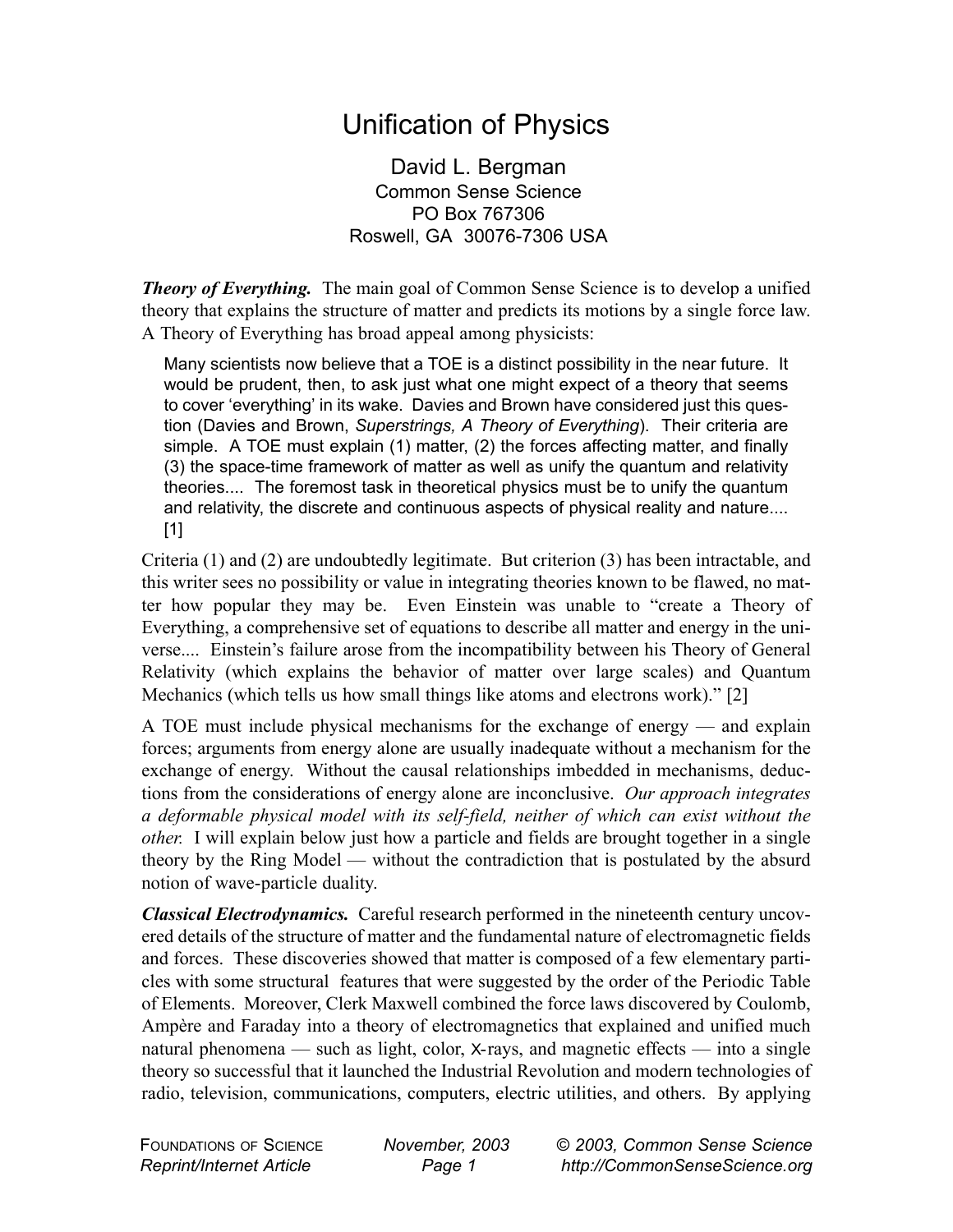the Scientific Method, "the scientific community thought that it was on the verge of solving all of the problems of the universe and physical reality with its current theories at the end of the nineteenth century." [1]

*The Principle of Unity.* Fundamentally, the Principle of Unity is based on the assumption of *order* in the universe so that phenomena can be described and laws can be stated with the expectation that they will be the same the next time they are tested. "The third basic scientific premise is that nature is united. We life in one world.... What we find to be true here in this place will, under similar conditions be true everywhere in the universe." [3] Specifically, science can be conducted any place, any time, and with microscopes or telescopes.

At a fundamental level, two models of matter is *one too many*, as William of Occam (the razor guy) would have it. Likewise, a *universal force law* is preferred to a plethora of laws, and *causality* is expected to maintain the relationships between matter and fields.

*Einstein's Bad Idea.* About 1916, Albert Einstein urged upon us the concept that *space is a physical entity* with properties and powers to interact with light and matter. He supposed space to be "real" even for the case of a perfect vacuum. In his own words:

The principle of inertia, in particular, seems to compel us to ascribe physically objective properties to the space-time continuum [4, *p.* 55].

... the properties of the space-time continuum which determine inertia must be regarded as field properties of space, analogous to the electromagnetic field [4 *p.* 56].

Furthermore, Einstein claimed that *inertial mass* is equal to *gravitational mass*, in order to imply that space can account for gravitation:

A little reflection will show that the law of the equality of the inert and the gravitational mass is equivalent to the assertion that the acceleration imparted to a body by a gravitational field is independent of the nature of the body. For Newton's equation of motion in a gravitational field, written out in full, is

> $($ lnert mass $) \cdot ($ Acceleration $) =$  (Intensity of the gravitational field) · (Gravitational Mass)

It is only when there is numerical equality between the inert and gravitational mass that the acceleration is independent of the nature of the body [4 *p.* 57].

The fully-developed Theory of General Relativity (GRT) asserted that space (and the space-time continuum) is "curved" or shaped by the presence of massive objects like stars and galaxies of stars. The effect of the curved space-time continuum is supposed to be a *gravitation field* which can act upon other massive objects and can bend light. The idea of a *field* or *continuum* reflects the continuity of the space-time structure. Here we see a fundamental difference between Relativity Theory and Quantum Theory:

The barrier between the continuity of the field and the discreteness of the quantum has so far proven impossible to surpass from either direction. All unification theories, especially the quantum-based theories of physical reality, suffer from the same philosophical problem. The quantum and relativity are mutually incompatible under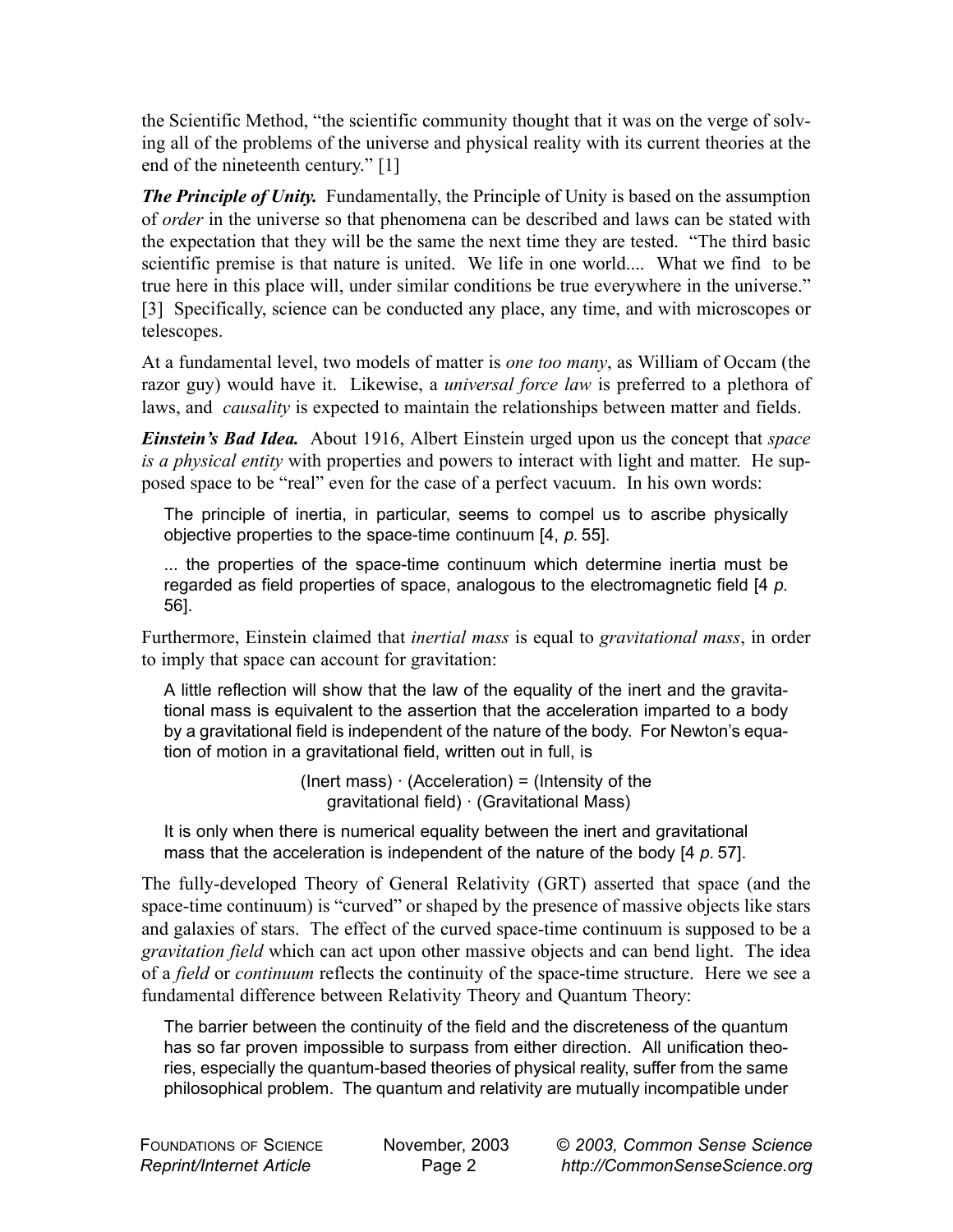present circumstances. Any quantum-based theory of physical reality must explain everything in terms of the discrete nature of particles, while any relativity-based theory must proceed from the continuity of the space-time structure [1].

A second fundamental difference between Relativity and Quantum Theory emerged when atomists asserted that Nature has the power to create "quantum fluctuations." By the fertile imagination of modern atomists, "quantum fluctuations" were asserted to be the active process by which Nature caused The Big Bang, quantum-tunneling, virtual-particles of zero-point energy, the infamous "quantum leap" of orbiting electrons, and the spontaneous emission of force-carrying particles (bosons) by the material particles (fermions). In Einstein's Relativity, space is *passive*; but in Quantum Theory, space and Nature are *actively* creating and controlling the processes just mentioned.

*The Discrete and The Continuous.* Observations of particles, say an electron striking a spot on a cathode-ray tube, show the particle to be a localized object. Quantum Theory is based on the *discrete nature* of energy or matter. But Relativity Theory is based on the *continuous nature* of space and energy. Many physicists believe that unification of QT and RT is impossible:

*"The compelling point about the simultaneous occurrence of these two revolutions (relativity and the quantum) is that when their axiomatic bases are examined together, as the basis of a more general theory that could encompass explanations of phenomena that require conditions imposed by both theories of matter (such as current 'high energy physics'), it is found that the widened basis, which is called 'relativistic quantum field theory', is indeed logically inconsistent because there appear, under a single umbrella, assertions that logically exclude each other." (Mendel Sachs, Einstein Versus Bohr: The Continuing Controversies in Physics. LaSalle, Illinois: Open Court, pp. 236-237 (1988)*

Sachs is, of course referring to the logical and mutually exclusive nature of the quantum (the discrete) and the field (the continuous) [1].

*Failure of Quantum Models.* The existence of discrete particles in nature is not satisfied by

a point (as in Quantum Theory) or any mathematical entity (such as a one-dimensional string) because real material particles are extended in all three of the normal dimensions of space. So, the field can never be reduced to the discrete quantum. The quantum theory, by definition, is not a proper basis for a complete theory of physical reality [1].

Electrons cannot be point-particles, as just stated, because only finite-size electrons have the experimentally observed properties:

- 1. An electron has a non-zero *magnetic moment* equal to the product of current and area the current encloses. But a point-like Quantum Electron of zero radius and zero area *predicts a moment of zero instead of the measured moment.* For this reason, the magnetic moment of a Quantum Electron is assigned by fiat and said to be an "inherent property."
- 2. An electron has a non-zero *spin (angular momentum)* equal to the product of its mass, rotation velocity, and radius. But a point-like Quantum Electron of zero radius predicts

FOUNDATIONS OF SCIENCE *Reprint/Internet Article*

*November, 2003 Page 3*

© *2003, Common Sense Science http://CommonSenseScience.org*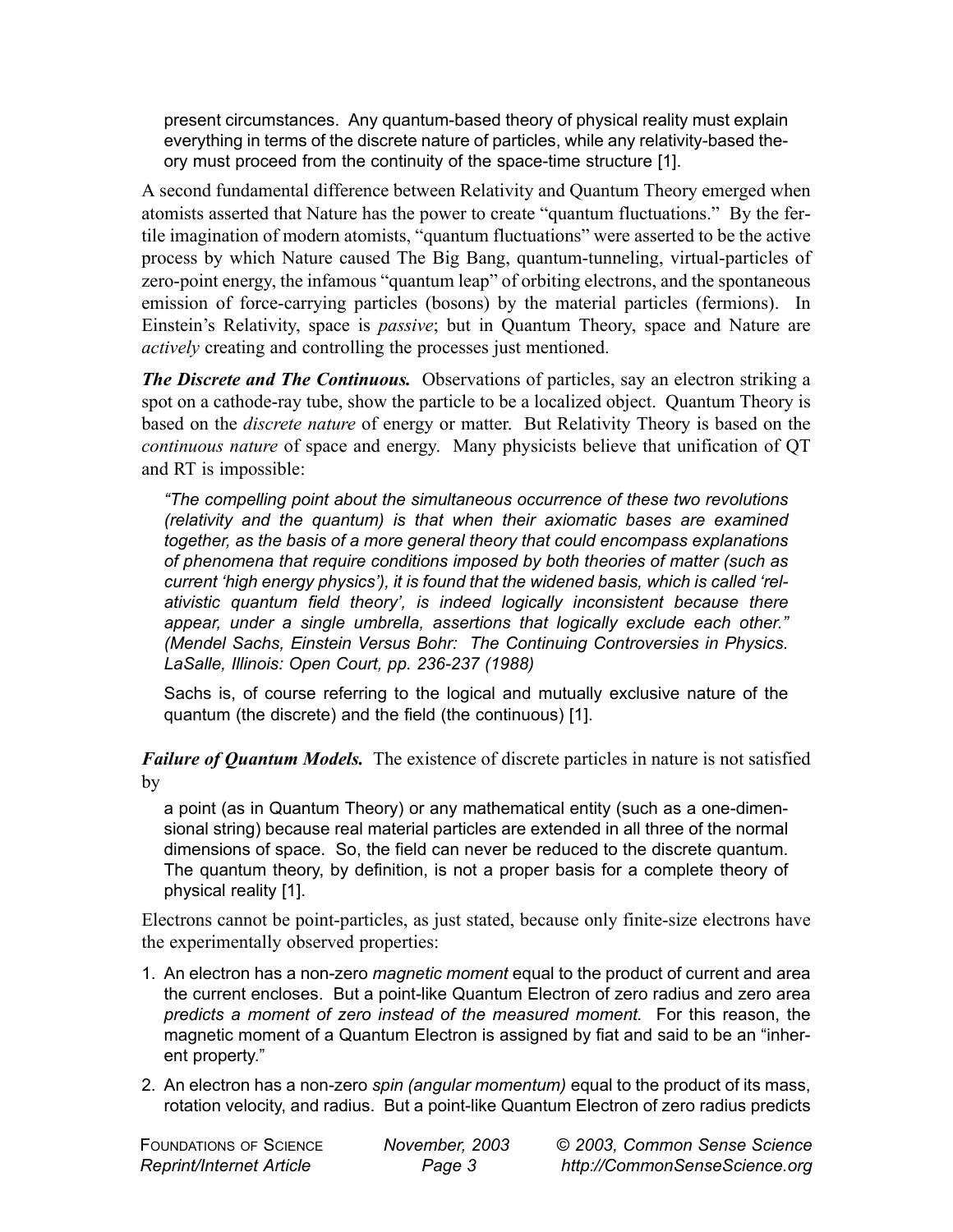a spin of zero instead of the measured spin. For this reason, the spin of a Quantum Electron is assigned by fiat and said to be an "inherent property."

- 3. A point-like Quantum Electron of zero radius must have an infinite mass density (and energy density) — a foolish proposition for the real world. For this reason, the *mass* of a Quantum Electron is assigned by fiat and said to be an "inherent property."
- 4. Electrons act like little antennas that absorb and emit radiation. But according the laws of induction, and "real-world" antenna technology, the *energy exchanged* by an antenna is proportional to its size. Point-like antennas do not work; neither do pointlike electrons.

*Structure of Matter.* The Spinning Charged Ring Model [5] unifies matter and forces by accounting for *discrete particles that generate self-fields* by electromagnetic induction. Figure 1 shows a particle consisting of charge at the surface and circulating around the circumference. The object is a "particle" with localized features such as its size, shape, boundary, position and orientation. It has boundaries, beyond which none of its substance (electric charge) exists.



The Spinning Charged Ring also has a real, physical *extension*. Figure 2 shows the electric and magnetic fields that are generated by the circulating charge. These self-fields exert

balanced pressures at the surface of the ring that hold the charge in a fixed shape.

The charge of the particle cannot maintain its shape unless the fields are present. And the fields get their shape and intensity from the charged particle. The Ring Model is an integrated electrical system. *In this simple arrangement, the Ring Model provides the unification of matter (charge) and forces (from selffields) by the consistent laws of electromagnetism.*



Discrete Properties of the Ring Model. As expected, the *discrete properties* are those that relate to the particle itself. Important quantum features of the Ring Model as found in the electron and proton are:

- 1. The particles each have *one unit of electric charge* attached of  $\pm$ 1.60218 x 10<sup>-19</sup> Coulomb.
- 2. The particles each have *one unit of magnetic charge* generated by the circulating charge, a magnetic flux equal to  $\pm$  4.1309 x 10<sup>-15</sup> Weber.

FOUNDATIONS OF SCIENCE *Reprint/Internet Article*

*November, 2003 Page 4*

© *2003, Common Sense Science http://CommonSenseScience.org*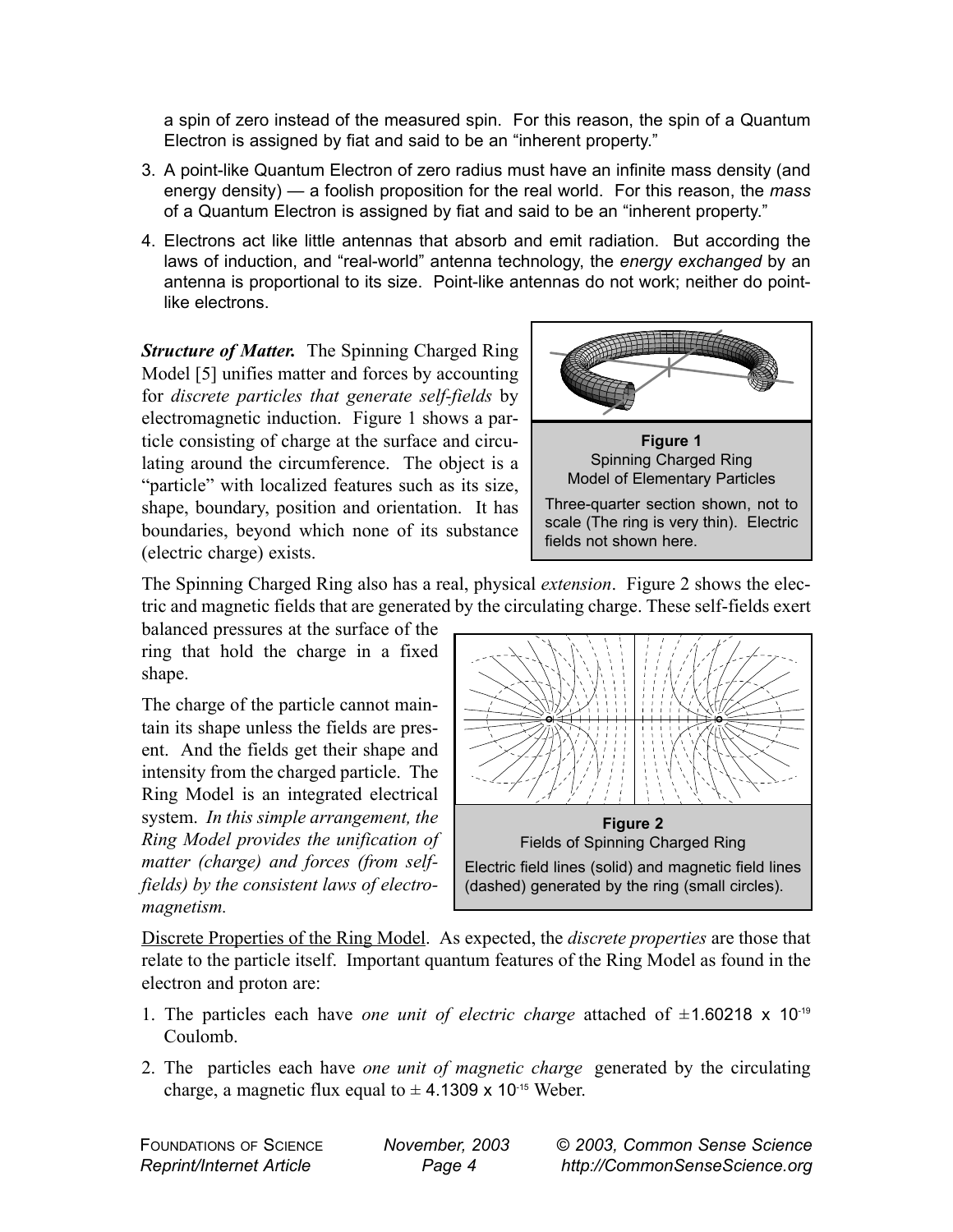- 3. The product of electric charge and magnetic charge is equal to Planck's Constant *h*.
- 4. The self-energy of the Ring divided by its emitted frequencies yields Planck's Constant *h, i.e. E = h f* [6]. (Note that the Ring Model predicts Planck's Constant.)
- 5. The Ring Model predicts the quantization of angular momentum in the electron [6].
- 6. The Ring Model predicts the Photoelectric Effect [7].
- 7. The charged particles have *inertia* (electromagnetic, inertial mass) and resist attempts to change their velocity. The Charged Particle Model shows the origin of inertial effects and provides the mechanism for Newton's *law of inertia*, *F = m a* [8, 9].

Continuous Properties of the Ring Electron.

- 1. Particles have surrounding fields that exert force on other remote, charged particles (the mechanism for action-at-a-distance).
- 2. The Ring Model predicts the observed line spectra of hydrogen, included wavelengths recently discovered by Labov and Bowyer [10].
- 3. The particles generate fields of coherent radiation with diffraction effects observed as "matter waves" [11].
- 4. The particles generate fields of coherent radiation that cause interference patterns observed in double-slit experiments.
- 5. The Ring Model predicts the observed features of Blackbody Radiation [7].

Conclusions for Explaining Matter. By associating *charge* with matter and by the electromagnetic effects of charge, the Ring Model successfully explains and predicts the *properties of matter* (Criterion 1 for a unified Theory of Everything). We turn now to an explanation of the *forces affecting matter*, Criterion 2, and we will propose the electromagnetic force as the candidate for a *universal force law.*

*Forces Affecting Matter* [9, 12]. A brief review of the historical theories of forces affecting matter starts with Aristotle's Theory of Contact Action and ends with the Universal Force Law being proposed by Lucas [13, 14].

Contact Action. More than two millennia ago, Aristotle (384-322 BC) presented his view that forces are transmitted by *mechanical contact* [15]. He stated that "every object is pushed, pulled, carried, or twirled by whatever is in contact with it." And he argued that "matter cannot act where it is not." He asserted the following axioms to support his belief in force by direct mechanical contact: (1) There are no voids in the universe. (2) Every motion has a moving cause. (3) The mover must be in contact with the thing moved. (4) For every motion there is an unmoved First Mover. Aristotle's theory was consistent with the *law of cause and effect*, and even accounted for the flight of birds through the atmosphere. But "contact action" cannot account for the force of magnetism or gravity acting over a distance in the void of space.

Action-at-a-Distance. Galileo (1564-1642), more than any other "set the Scientific Revolution in motion and pulled modern science out of ancient natural philosophy."

| <b>FOUNDATIONS OF SCIENCE</b>   | November, 2003 | © 2003, Common Sense Science  |
|---------------------------------|----------------|-------------------------------|
| <b>Reprint/Internet Article</b> | Page 5         | http://CommonSenseScience.org |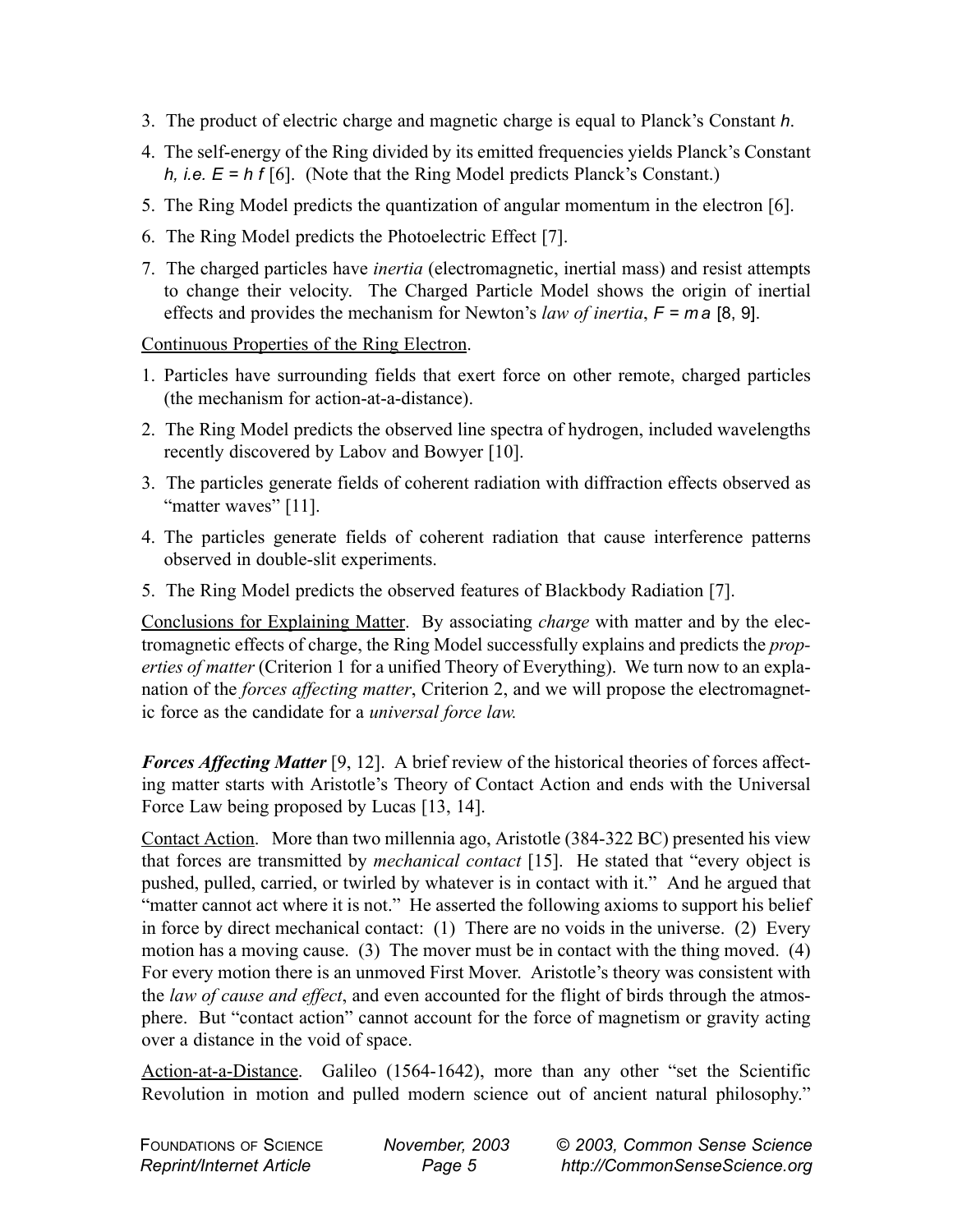"Galileo established mathematical laws describing the motion of falling bodies," performed experiments to learn about nature, and provided "the foundation of classical mechanics" [16]. Other scientists began to follow his methods of observation and explanations based on *causality*.

Isaac Newton (1642-1727) was born in the year Galileo died. His *law of gravity* described the force of gravitation between two objects; *e.g*, the attraction between the sun and the earth. This was "action-at-a-distance" or "far-action." This concept of forces between two objects was a much different concept than Aristotle's "contact action." Newton did not know what mechanism caused gravity, and he was careful to state only that there was a force between the two objects separated by a large distance. Newton's laws were *empirical laws* developed to predict empirical observations.

Gilbert (1544-1603), Coulomb (1736-1806), and Ampère (1775-1836) discovered additional forces between magnetic poles, charged particles, and current elements. Without providing an explanation, the new force laws for these electrical effects specified the precise magnitude of forces acting over a *distance between two objects*. By this time, it was becoming evident to everyone that force laws all predicted forces that decreased with the square of the distance — the inverse-square law.

Michael Faraday (1792-1867) and Clerk Maxwell (1831-1879) investigated and explained the dynamic forces of electricity and magnetism. They introduced an important new concept of *energy fields* to explain "action-at-a-distance" — how one body attracts or repels a second distant body. *These electric and magnetic fields are "real" because they contain energy.* While fields filled vast regions of the universe, "space" could still be regarded as nothing more than a concept of location.

Space Mediums. At this time in history, most physicists supposed that all waves were carried, or formed, by the properties of a wave medium. Many therefore assumed that light must be carried by a medium, and a word was coined to name the medium that carries light-waves: the *luminiferous aether.* By these (invalid) deductions, the luminiferous aether and other less-likely entities were invented and assumed to fill space and even give space certain properties. But the aether was not detected, and the Michaelson-Morley experiment convinced Einstein and most others that these *space mediums* did not exist.

Space. How ironic, then, that Einstein's conjecture *that space has properties* came to be extrapolated by modern atomists to become a standard feature of Quantum Theory: Today, *space is regarded as a physical entity with properties* that account for "quantum fluctuations" and all natural processes. Even space itself is quantized and "foamy," with each volume cell containing a small amount of momentum that can bend light passing through it.

Atomists have not been content with quantizing matter, and they proposed quantization of space and time:

The frothiness of space and time is predicted by many theories that attempt to meld Einstein's theory of gravity and quantum mechanics.

For 5 years, physicists have hoped that a flaw in Einstein's special theory of relativity might reveal that space and time aren't smooth at the smallest scale, but fuzzy

| <b>FOUNDATIONS OF SCIENCE</b> | November, 2003 | © 2003, Common Sense Science  |
|-------------------------------|----------------|-------------------------------|
| Reprint/Internet Article      | Page 6         | http://CommonSenseScience.org |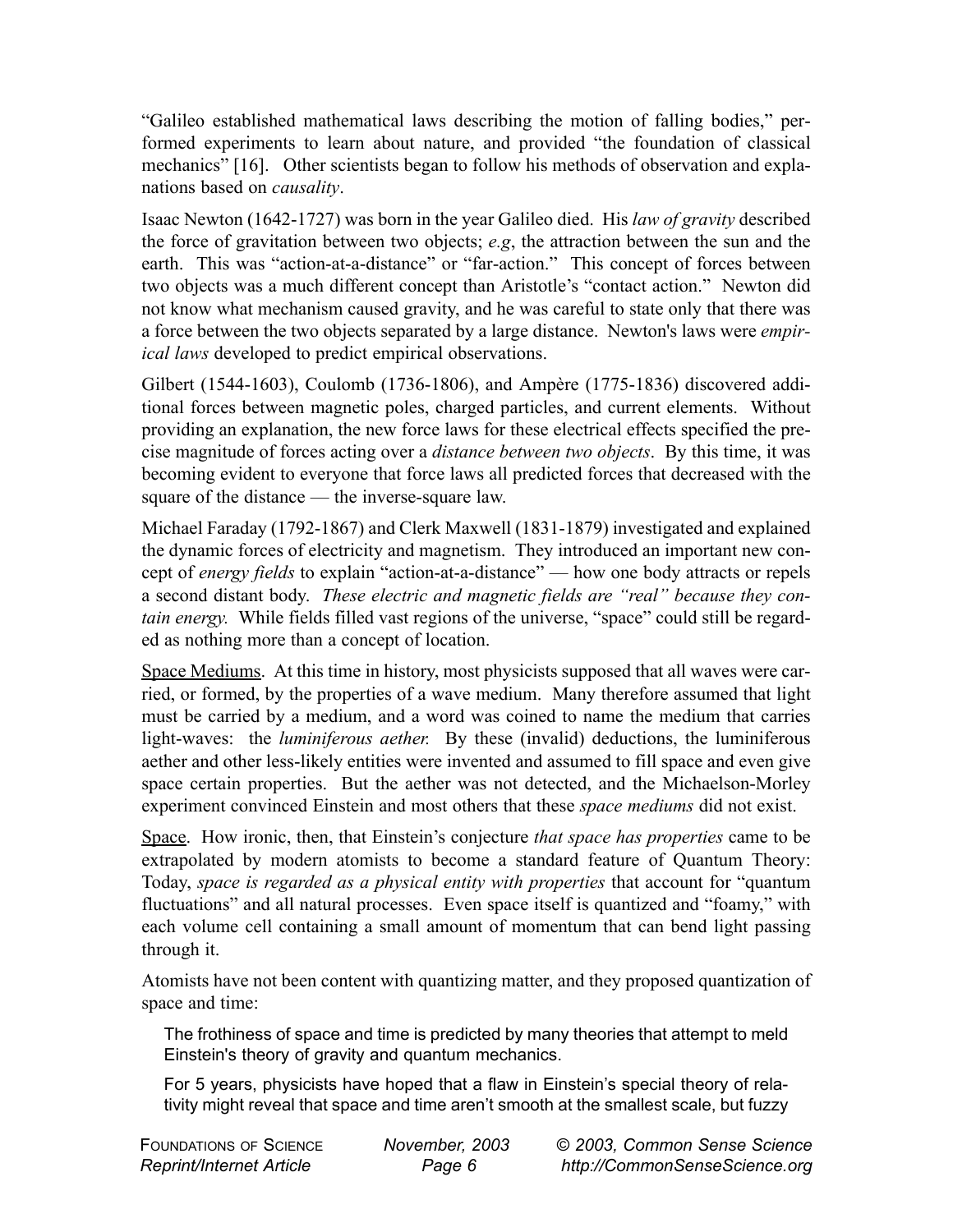and foaming. Now that tantalizing prospect has vanished in a puff of gamma rays. Two independent measurements of cosmic gamma rays show that Einstein was right after all — and that current plans to detect the foam are doomed. "The results rule out these possibilities on empirical grounds," says Floyd Stecker, a theoretical astrophysicist at NASA's Goddard Space Flight center in Greenbelt, Maryland." [17]

The Common Sense Approach to Space. Common Sense Science has developed and verified models of matter and theories of force without any reference to "space"; we think that *"space" is absolutely nothing* but a concept of expanse and location. The neglect of "space" (as a physical entity) gives us one less entity in the task of describing physical reality — and makes a TOE possible. The real physical entities seem to be *electric charge* and *electromagnetic fields*.

Field Theory for Moving Charge Elements. The research of Faraday provides conclusive evidence in the reality of electromagnetic fields. These fields provide a scientific explanation for the important physical theory of action-at-a-distance. But an error-free theory of electrodynamics has been elusive, despite the efforts of such skilled physicists as Weber, Maxwell and Einstein. The elements of error (in electrodynamics) have been uncovered by Charles W. Lucas, Jr., who recently proposed a superior force law that eliminates the historical errors. [13, 14].

Electromagnetic Field Theory depends upon the force laws specified by Coulomb, Ampère, and Faraday. As implemented by Potential Theory, all of these laws imply *conservation of energy*. Electrodynamics in Field Theory is based on Faraday's Law where time enters to specify rates of natural processes; this *law of magnetic induction* prohibits the exchange of energy by electromotive forces from magnetic flux capture where an object is point-like without spatial extent to capture flux. *Point-like particles* are incompatible with Electromagnetic Field Theory which denies the existence of infinite energy density, as well as magnetic moment, and angular momentum in objects of zero extent. Electromagnetic Field Theory requires physical models with size, structure, distribution and motion of charge to relate forces on and between objects by use of the fundamental force laws. In this respect, Field Theory provides a causal explanation for the role of inertial mass that Newton's *laws of mechanics* could only assume and specify [12].

The current version of electrodynamics is based on a point-particle idealization that is embedded in Maxwell's equations [18]. This approximation to a point-like particle omits some induction effects that are important at high velocities of moving charge. The pointparticle approximation has necessitated the invention of Relativity Theory in order to describe high-speed electrical phenomena and the invention of Quantum Mechanics to describe the stable states of the atom.

One of Maxwell's equations starts with Faraday's *law of magnetic induction* which states that the electromotive force around a circuit is proportional to the time-rate-of-change of magnetic flux linking the circuit. In Faraday's original law, induction effects come from the relative velocity between the electric charge and magnetic fields.

Jackson [19] (and others, see reference [20]) use Stoke's Theorem to put Faraday's Law in differential form. Jackson does *not* perform the Galilean Transformation to get the electric (**E**) and magnetic (**B**) fields in the same frame of reference. As a result, he obtains a

| <b>FOUNDATIONS OF SCIENCE</b> | November, 2003 | © 2003, Common Sense Science  |
|-------------------------------|----------------|-------------------------------|
| Reprint/Internet Article      | Page           | http://CommonSenseScience.org |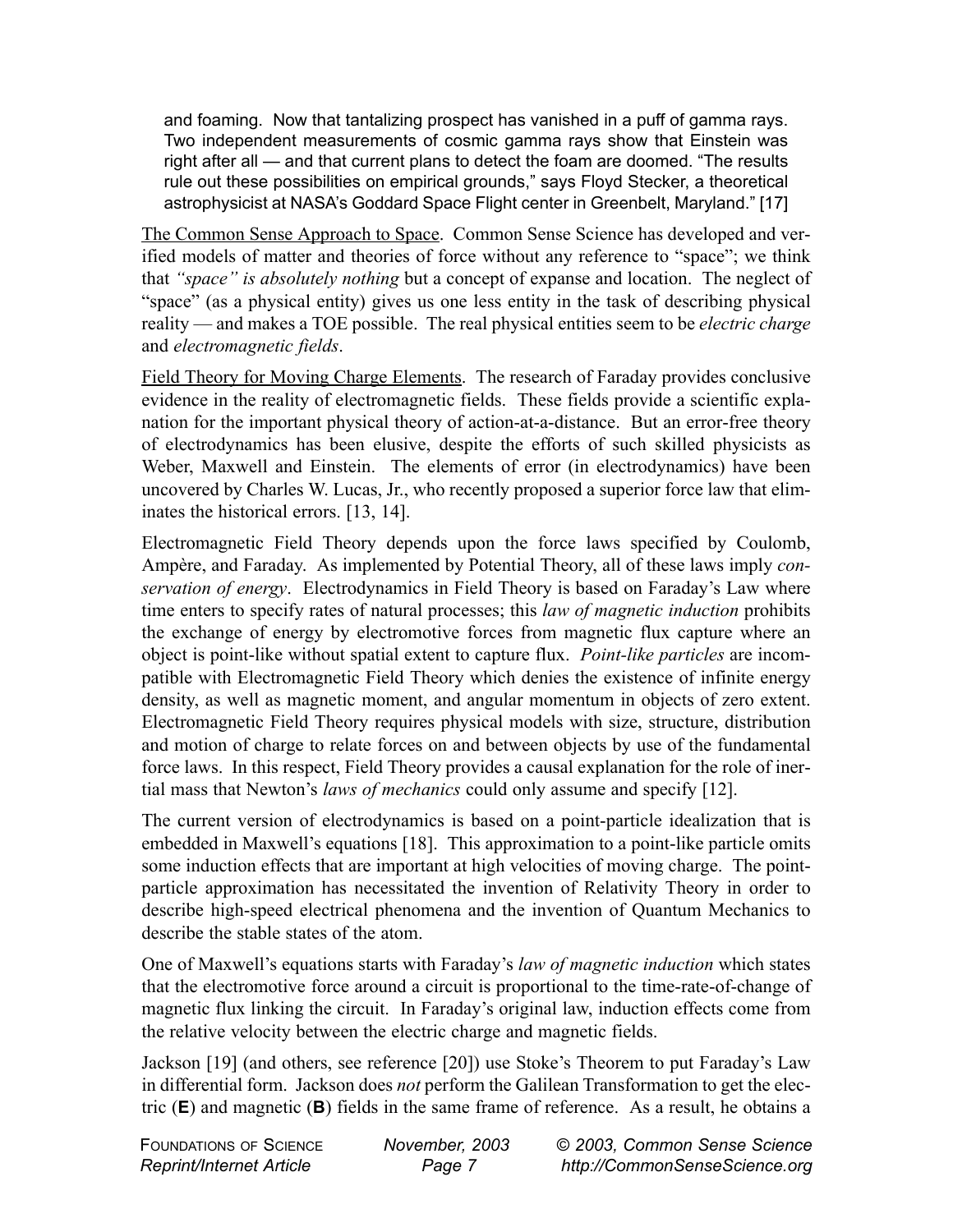result that is invalid for high velocity. A second theory, Einstein's Special Relativity Theory (SRT), is needed in order to obtain agreement with experiments on high-velocity bodies. Not only is field transformation lost in converting from the integral form to the differential form, but an additional point-particle approximation is made to obtain the final form of the differential equation [18].

In order to integrate the equation and obtain a simple equation for inductive effects, the integral is assumed to vanish. But the integral vanishes over an arbitrary surface only for point-particle (and some spherical) sources. For finite-size elementary particles, the surface must account for the induced fields and feedback effects. Induction fields exist in the space surrounding the particle, but the approximation omits the effects from induction that become most important at high velocities. Thus, the final equation excludes finite-size effects and portions of induced fields. Maxwell's equation for magnetic inductance is *not* equivalent to the fundamental *laws of electrodynamics* and fails for high-speed phenomena where internal charge rearrangement and induced field effects are the largest.

Despite these errors, Faraday and Maxwell produced a viable theory of "field-contact actions." Two bodies didn't actually have to touch each other directly, but the field of each one could act across some distance to create a force on the other. The electric and magnetic fields could explain many observed forces, but since they propagate with finite speed, any fields from the distant stars are not a significant factor in inertial forces on earth.

The Force of Inertia. "In addition to gravity, Newton claimed, there existed another fundamental force of nature." In the *Principia*, Newton said that inertia is the "innate force of matter," with "a power of resisting, by which every body, as much as in it lies, continues in the present state, whether it be of rest, or moving uniformly forward in a right line."

Inertia manifests itself as follows. When the driver of a car slams on the brakes, his body is flung forward on the steering wheel. Some force must be pushing the body. This is the force of inertia. Where does it come from? This has become one of the deepest riddles of science [15].

In Newton's mind, the force of inertia was very different from the force of gravity. Gravity was called forth by the presence of another body. It depended upon the size of the other body and its location.... *Inertia was quite different. It was not an interaction between two particles or extended bodies. The Creator seemed to have built inertia permanently into every particle.* The inertia force would lie dormant in matter, then suddenly spring into action without collaborating with other matter.... [T]he force of inertia is the oddball among...the forces of nature [15].

Is there a special point in Absolute Space that defines an inertial reference frame? "If the force of inertia lay dormant in matter until it was roused by the acceleration of the substance; what gave this force its direction in space...? 'Acceleration' and 'deceleration' have no meaning unless the motion is expressed relative to another object. Where is this other object which determines the direction of the force of inertia?"[15]

Does "space" have a preferred point of reference to use in force equations? Newton found an answer by "inventing" Absolute Space. "Nevertheless, he had a nagging doubt whether this unique space could ever by found and pinned down. In the *Principia* he actu-

| FOUNDATIONS OF SCIENCE          | November, 2003 | © 2003, Common Sense Science  |
|---------------------------------|----------------|-------------------------------|
| <b>Reprint/Internet Article</b> | Page 8         | http://CommonSenseScience.org |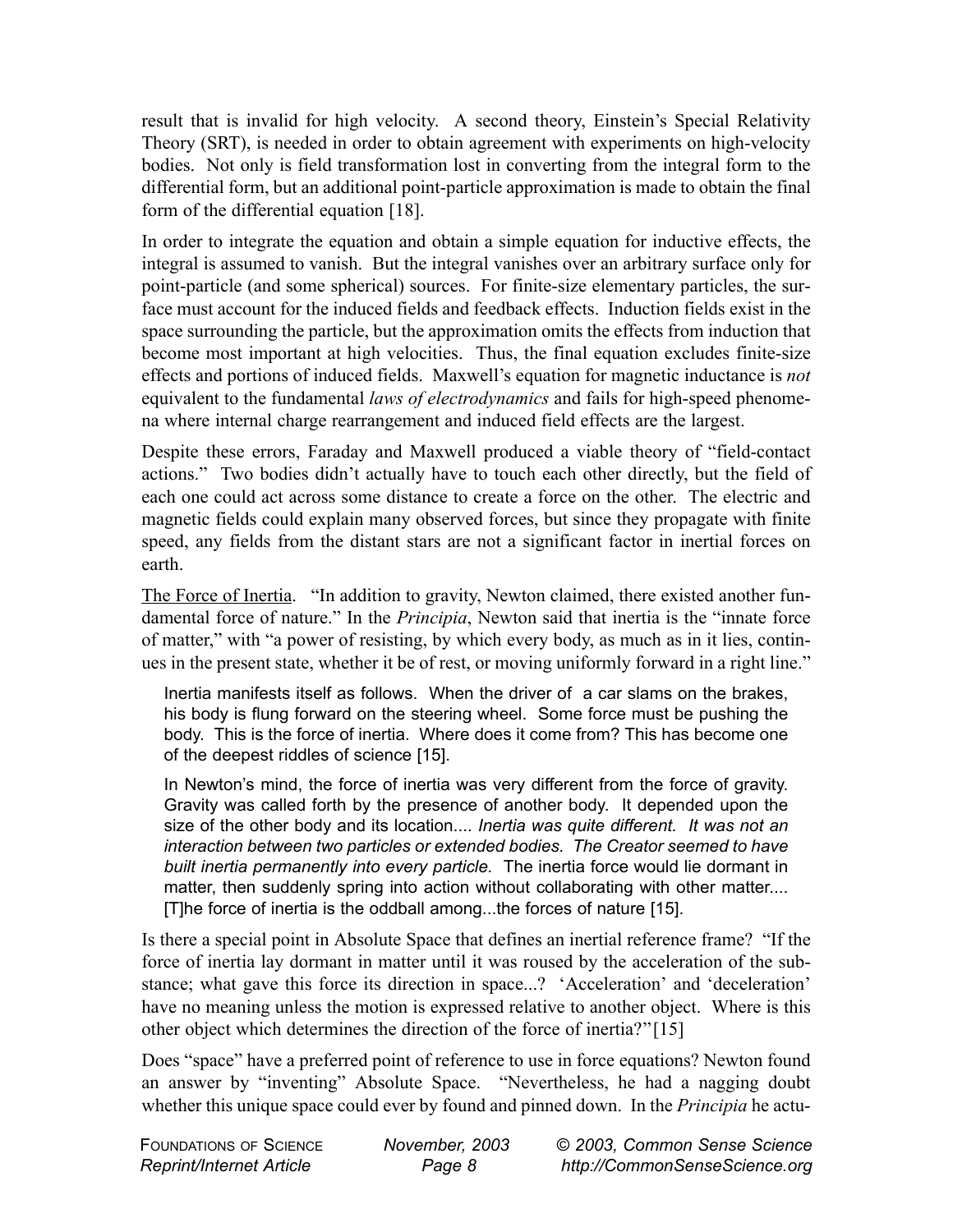ally wrote: 'It follows that absolute rest cannot be determined from the position of bodies in our region.'" [15]

*The mystery of inertia was dispelled in 1977 by the innovative approach of Barnes, who applied the Galilean Transformation to an accelerated electron and its self-fields* [8]. *This work was successful because it analyzed the electrodynamics of an accelerated particle of finite-size.* 

Theories of Relativity. More by hype than by scientific necessity, one particular theory of electrodynamics has gained prominence, *i.e.*, Einstein's Special Relativity Theory. Einstein himself gives a frank and fair assessment of the theory in the introduction of his paper [21], properly titled "On the Electrodynamics of Moving Bodies." Einstein begins by noting that application of Maxwell's electrodynamics to moving bodies leads

to asymmetry which does not agree with natural phenomena. Let us think of the mutual action between a magnet and a conductor. The observed phenomena in this case depends only on the relative motion of the conductor and the magnet, while according to the usual conception, a distinction must be made between the cases where the one or the other of the bodies is in motion [21].

Einstein sides here with natural phenomena against Mach, aetherists, and Absolute Space and defines the "Principle of Relativity." His first postulate conforms to the *law of cause and effect*, and many people find it to be credible.

Einstein introduced the second postulate of SRT with an apology:

…we…introduce the further assumption, an assumption which is at the first sight quite *irreconcilable* with the former one that light is propagated in vacant space, with a velocity *c* which is independent of the nature of motion of the emitting body [21, emphasis added].

The only justification given by Einstein for adopting "irreconcilable" postulates is to claim they bring about "a simple and consistent theory of electrodynamics of moving bodies on the basis of the Maxwellian theory for bodies at rest" (emphasis added to indicate the contradiction!). By assuming the "Principle of Constancy," he not only achieved the symmetry observed for the force law of magnetism but also accounted for effects observed in bodies with high velocity mass increase and length compression. (Because compression of an object is of physical origin, Lorentzian "length compression" is a better term than Einsteinian "length contraction".) SRT became a useful tool for predicting the motions of bodies moving at high velocity precisely where Maxwellian electrodynamics (as then conceived) failed. Einstein's theory could predict forces observed for objects accelerated to very high velocities approaching the speed of light; to do so, *he gave up the Principle of Causality with respect to the propagation velocity of light.* This marked the end of Classical Science and eroded commitment to the Scientific Method.

A decade later, Einstein presented the General Relativity Theory to predict gravitation on the basis of *space* described by Riemannian mathematics with a curvature of space different from the SRT curvature. Einstein thought that two theories were needed to describe the same space, but he hoped a *unified theory* could be found to replace them.

Einstein himself acknowledged that the postulates for SRT are equivalent to the mathe-

| FOUNDATIONS OF SCIENCE   | November, 2003 | © 2003, Common Sense Science  |
|--------------------------|----------------|-------------------------------|
| Reprint/Internet Article | Page 9         | http://CommonSenseScience.org |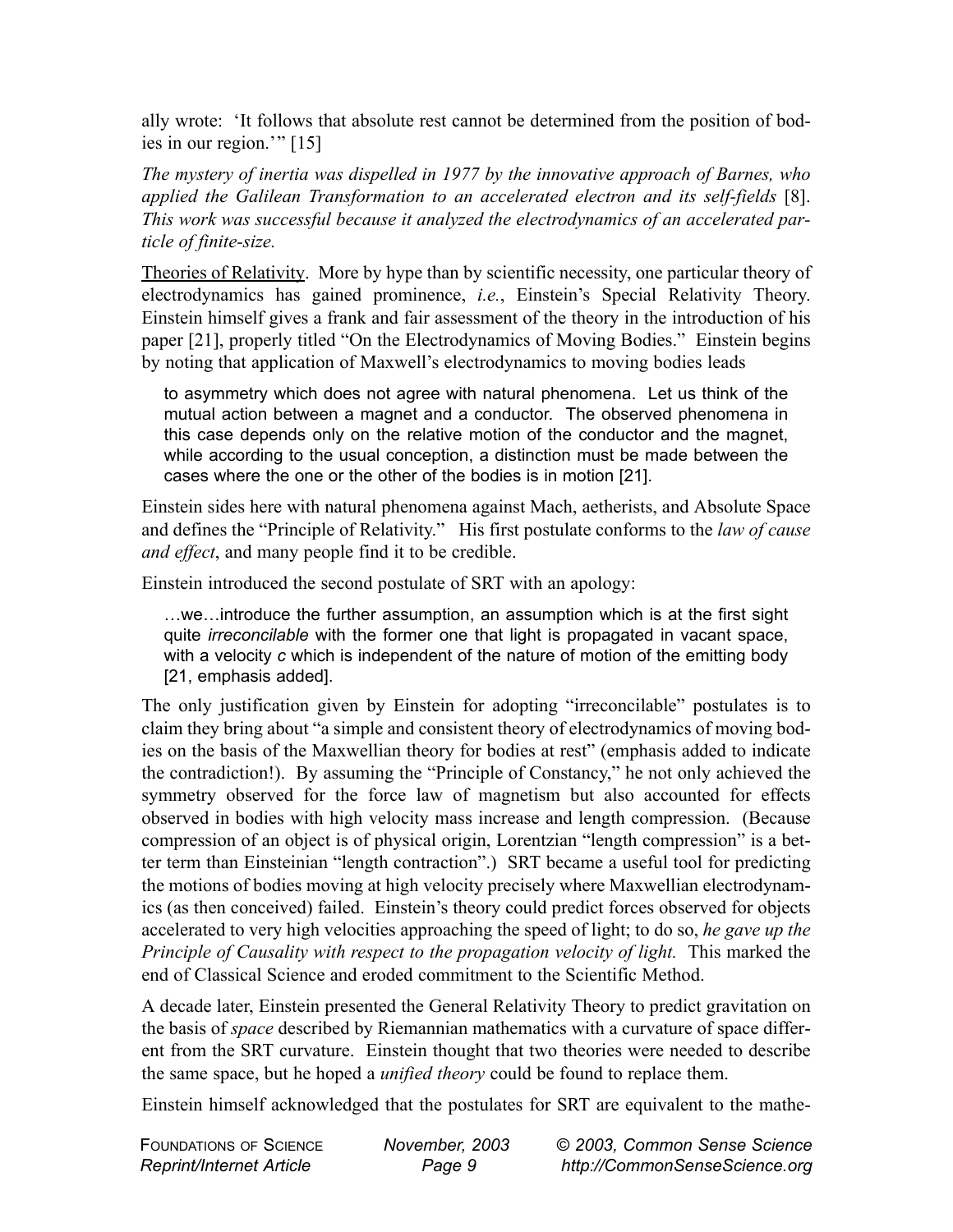matical formulation of Minkowski, while GRT is equivalent to the mathematical formulation of space and time given by Riemann. Einstein's two Theories of Relativity are based on mathematical descriptions applied to the relative distance and motion of "two points" or a "point-mass of electricity" [21, *pp.* 6, 9, 12, 18, 21, *etc.*] a method that ignores actual distribution of charge in real bodies. These theories, like others being compared in this paper, predict the dynamic forces on moving objects. We note additional common features of SRT and GRT that (1) no aether is acknowledged, nor (2) is any other reference made to Absolute Space.

Force Mediated by Exchange of Particles. Quantum Theory adopts the atomistic view (1) that matter consists of point-like particles called *fermions* and (2) that forces between objects are carried by other particles called *bosons*, which are exchanged randomly and spontaneously between the fermions. QT makes no attempt to relate the fundamental properties of mass, spin, or moment to a physical model but, rather assumes these properties are inherent in point-like, elementary particles. QT incorporates the Standard Model of Elementary Particles as a mathematical description of statistical processes operating in accordance with *randomness* which must exceed Planck's Constant as specified by the Heisenberg Uncertainty Principle. Fundamentally, QT regards all objects as described by *waves* unless and until an *object* is observed or measured. Indeed, the mathematical description of the wave is regarded as the best way to describe and predict natural phenomena, and a precise physical description of an object's properties is considered to be impossible and unnecessary.



In spite of the enormous benefit from technology developed on the basis of electromagnetic Field Theory, modern Quantum Theory has adopted conflicting ideas of the ancient Greek philosopher-scientists. In the modern version of Atomism, forces between particles are not exerted by fields reaching across space but by photons, mesons or gluons; these force-carrying "particles" known as *bosons* [22, 23] are emitted spontaneously and randomly to "mediate the forces" between the material particles known as fermions. While quantum effects have usually been limited to the domain of nuclei and elementary particles, recent frustration with gauge theories have led some to make statements about quantum effects in macro-sized objects. Robert Walgate describes how bosons are imagined to travel between objects to attract or repel another object:

Force Carriers. What causes a force between one particle and another at a distance? Modern physics answers: the exchange of yet other particles. Imagine two

| <b>FOUNDATIONS OF SCIENCE</b> | November, 2003 | © 2003, Common Sense Science  |
|-------------------------------|----------------|-------------------------------|
| Reprint/Internet Article      | Page 10        | http://CommonSenseScience.org |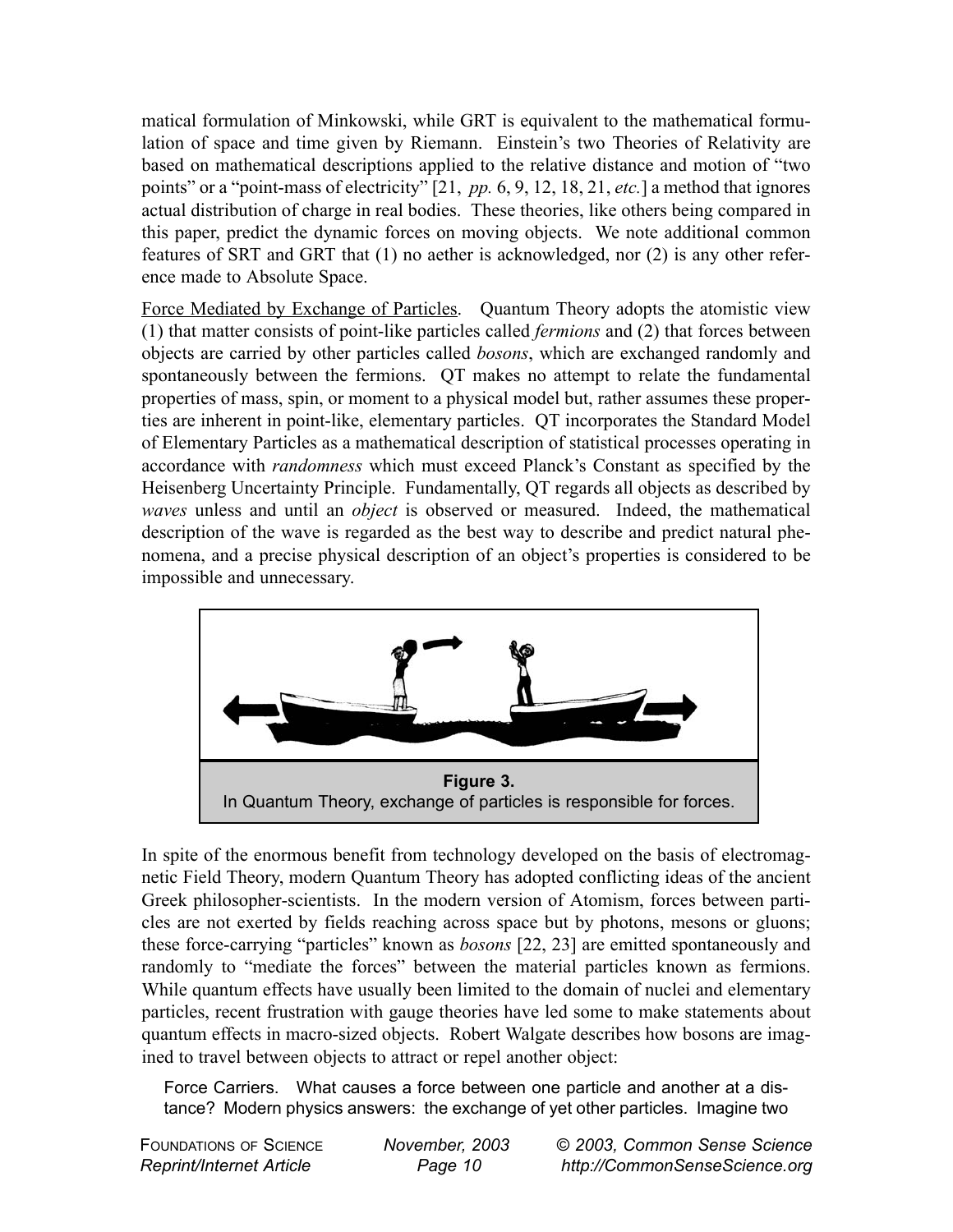

skaters throwing a ball at one another. The act of giving momentum to the ball in throwing it and of receiving momentum in catching it pushes the skaters apart. This accounts for repulsive forces. But in quantum mechanics, which affects smallscale phenomena, there is a strange extension and delocalization of events that allows a seemingly impossible event: one skater throws the ball away from the other, in the opposite direction, but the other skater is still able to catch the ball. A little thought shows that if such events were possible as they are in the world of elementary particles they would cause an attractive force between the skaters [22].

All the "force particles"…that are exchanged between the matter particles…are bosons. This also is significant: it means that photons, for example, can build up in the same state to construct the magnetic field around a magnet, or the electric field around an electric charge [22].

Other assertions of Quantum Mechanics are just as incredible as the idea that a particle travels the wrong direction to make contact with a second particle, including the contra-

| <b>FOUNDATIONS OF SCIENCE</b>   | November, 2003 | © 2003, Common Sense Science  |
|---------------------------------|----------------|-------------------------------|
| <b>Reprint/Internet Article</b> | Page 11        | http://CommonSenseScience.org |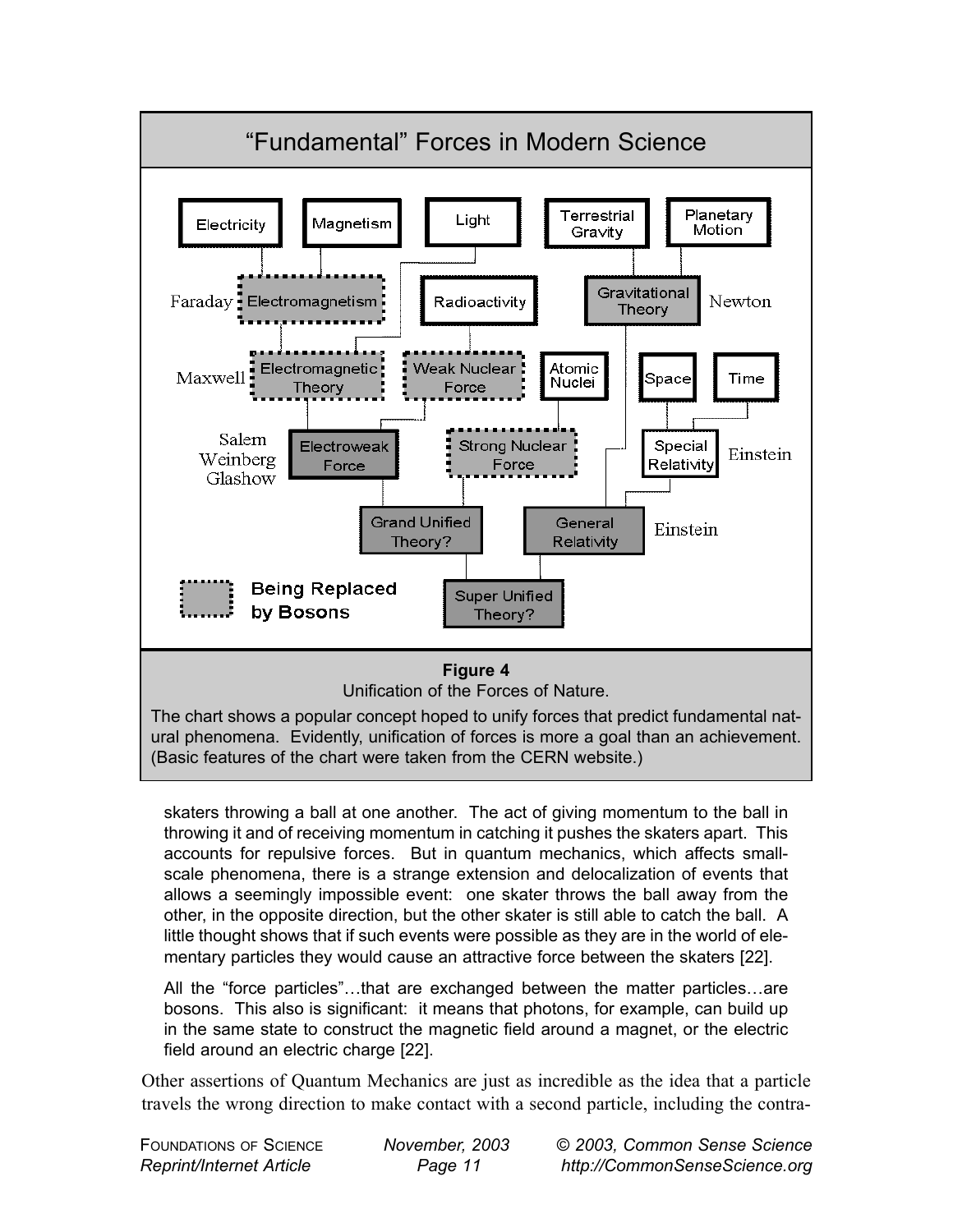diction between the two quotes above that "quantum mechanics, which affects small scale phenomena" also explains the large-scale phenomena of attraction and repulsion between two magnets. (Recently, apologists for Quantum Theory seem more inclined to apply the small-scale quantum aspects of quantum force theories to macro-size objects — apparently in hope of unifying their theories of Nature.)

Atomists claim that random events mediated by force-carrying particles govern the interactions between objects and between light and matter. Bosons (force-carrying particles) seemed particularly well suited to explain forces over short distances but remain unable to account for events outside the atom. (How can photons of light carry forces through opaque objects, as magnetic fields do?)

In Quantum Theory, low-energy photons are supposed to carry the force between electrons, medium-energy mesons are supposed to carry the force between the more massive protons and neutrons, and high-energy gluons are supposed to carry the force that holds quarks together in protons and neutrons. There are "too many particles" needed in QT. Clearly, QT is not unified within itself, nor with Relativity Theory.

Unified Theory of Forces. Modern physics is attempting to construct a unified theory of forces that combines the "four known forces" (Strong, Weak, Electromagnetic, and Gravitation) into a single Unified Force. Figure 4 shows the relationship of fundamental natural phenomena (blocks with white background) and various theories of force transmission (gray background). The chart suggests that more work is required on existing force theories and new ideas are needed.

*Dark Energy.* Since Figure 4 was created, cosmologists of The Big Bang persuasion have announced the universe is expanding at an ever-increasing rate. And, to account for this amazing expansion, a new form of energy known as Dark Energy and a new force has been declared to augment the previous four forces. The newly hypothesized force is said to be *gravity-in-reverse*, *i.e*. a force of repulsion that causes the Universe to expand.

Of course, those who believe in Dark Energy are further away from unifying the forces into a single force. But, Dark Energy may not be real, and many think that the entire Big Bang Cosmology is about to be toppled [24]. A supporting *law of cosmology* (the Hubble Law) may be invalid. A world-class astronomer states:

The observational evidence has become overwhelming, and the Big Bang has in reality been toppled [25, *p.* ii].

There is now a fashionable set of beliefs regarding the workings of the universe, greatly publicized as the Big Bang, which I believe is wildly incorrect [25, *p.* 2].

A prominent spokesman for modern physics states in an article on cosmology and universal characteristics that "Dark energy is most mysterious and disturbing." [26]

*Universal Force Law.* Recently, Lucas returned to the original experiments of Ampère on forces between currents. He assumed three-dimensional Euclidean Space and applied the Galilean Transformation, producing an equation of force that is superior to all previous work (of Newton, Weber, Maxwell, and Einstein). Results to date are impressive for predicting forces on particles moving with very high velocities [13, 14].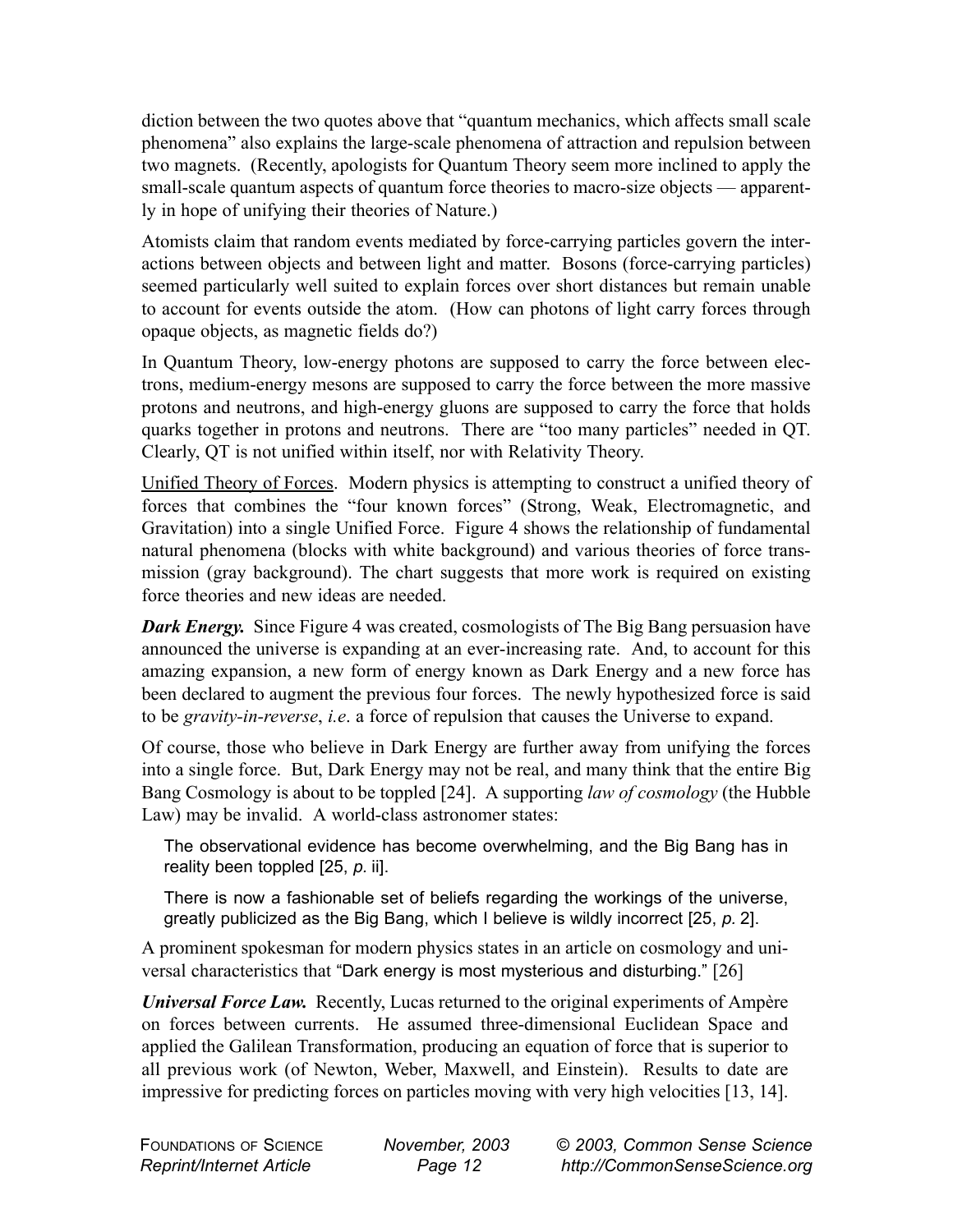Furthermore, as the higher terms of acceleration and jerk are being included, a gravitation field has been found. This work may be the Universal Force Law that explains all the forces with the same theory and equation.

*Conclusions on TOE.* The unification of physics is almost a reality. This advance of physical theory is the result of derivations based on (1) three-dimensional space, (2) the Galilean Transformation, (3) the Ring Model of elementary particles, (4) self-field effects, (5) the electromagnetic character of matter and forces, and (6) the new Universal Force Law developed by Lucas [13].

The modern paradigms of physics, Quantum Theory and Relativity Theory, both hold that space is a physical entity and attempt to predict natural phenomena from this false premise.

The Ring Model brings together the real physical entities, charge and field energy, into a single self-consistent electrodynamics theory that predicts the known natural phenomena. The new Theory of Everything addresses the entire scope of *matter* and *forces* throughout the entire universe. The Universal Force Law proposed by Lucas applies at all scales, from atomic to galactic environments. Likewise, the Ring Model applies for objects ranging in size from the smallest elementary particle to atoms and molecules, and to aggregates of matter as large as the Great Wall of Galaxies.

Astronomer Halton Arp published data showing that the stellar red-shift is *not* a Doppler effect of the expanding universe, but may be caused by something inherent in matter (or hydrogen gas, to be more specific) [25]. The Ring Model provides an explanation for reddening of starlight by the enlargement of electrons in the presence of intense magnetic fields that permeate areas of the sky emitting the red-shifted light.

## *References.*

- 1. James E. Beichler, "Alternative Physical Models of the Universe," **MISAHA Newsletter** #36-39, *pp*. 14-22, 3855 Via Nona Marie, Ste. 102-C, Carmel, CA 93232 (January-December, 2002).
- 2. David Voss, **Science**, Vol. 302, No. 5645, *p.* 570 (24 October 2003).
- 3. Stanley D. Beck, "Natural Science and Creationist Theology," **BioScience**, Vol. 32. No. 9, *pp.* 738-742 (October, 1982).
- 4. Albert Einstein, **The Meaning of Relativity**, Fifth Edition, Princeton University Press (1988).
- 5. David L. Bergman and J. Paul Wesley, "Spinning Charged Ring Model of Electron Yielding Anomalous Magnetic Moment," **Galilean Electrodynamics**, **1**, *pp*. 63-67 (1990).
- 6. David L. Bergman, "Correspondence On the Nature of Material Particles; Bergman's Response to Gardner," submitted to **Galilean Electrodynamics** (22 September 2003).
- 7. Charles W. Lucas, Jr, "A Physical Model for Atoms and Nuclei Part 4; Blackbody Radiation and the Photoelectric Effect," **Foundations of Science**, Vol. 6, No. 3

| <b>FOUNDATIONS OF SCIENCE</b> |  |
|-------------------------------|--|
| Reprint/Internet Article      |  |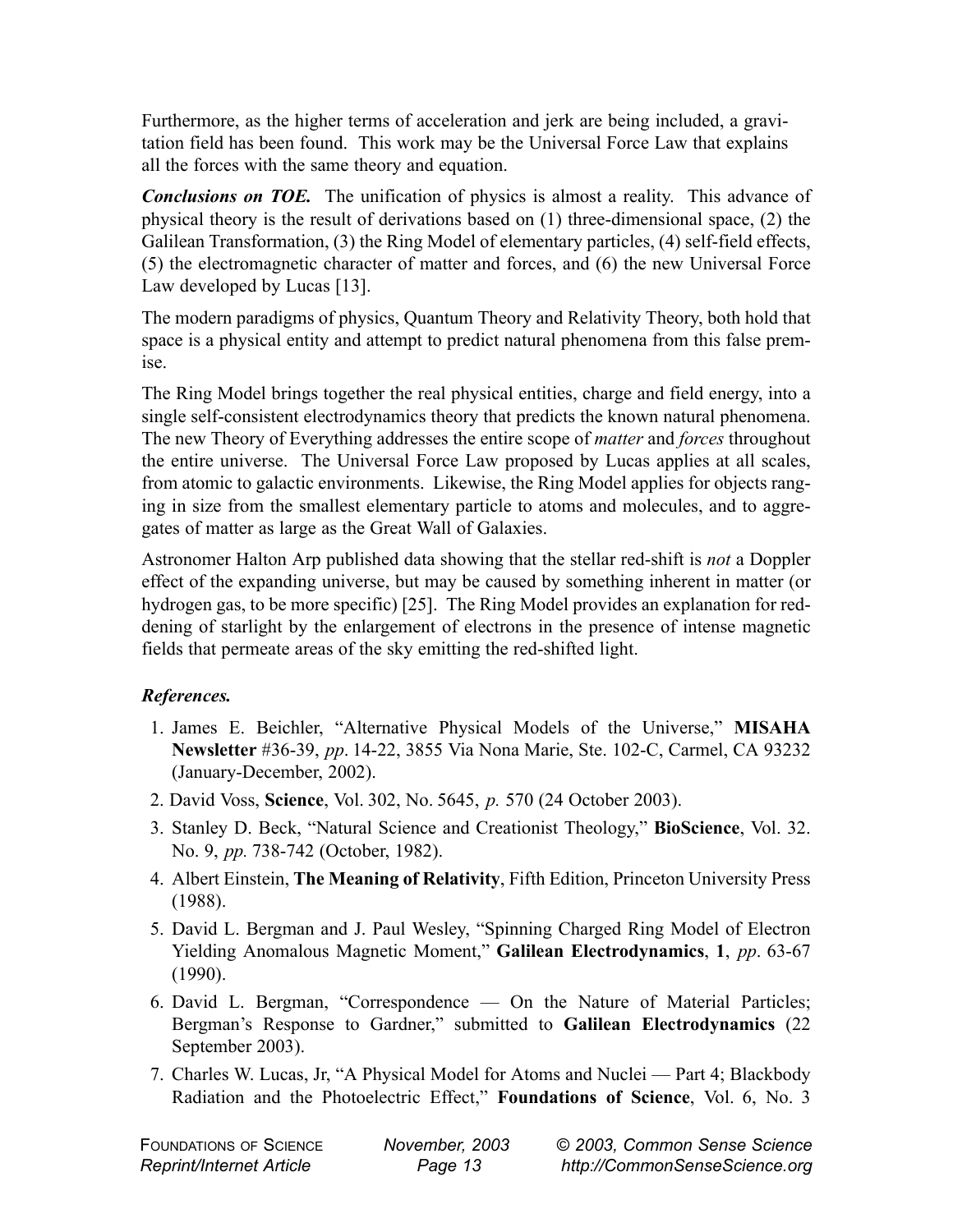(August 2003).

- 8. Thomas G. Barnes, Richard R. Pemper, and Harold L. Armstrong, "A Classical Foundation for Electrodynamics,"**Creation Research Society Quarterly, 14,** *pp*. 38- 45 (June, 1977).
- 9. M. C. Duffy, editor, **Proceedings of Physical Interpretations of Relativity Theory, London: 11-14 September, 1988,** "Comparison of Physical Models and Electromagnetic Field Theory to Quantum Mechanics and Theories of Relativity (by David L. Bergman), *pp.* 31-45; available from CSS with the title "Theory of Forces."
- 10. Simon E. Labov and Stuart Bowyer, "Spectral Observations of the Extreme Ultraviolet of Background," **The Astrophysics Journal,** Vol. 371, *p.* 810 (1990).
- 11. Davisson & Germer, **Phys. Rev.,** Vol. 30, *p.* 707 (1927).
- 12. David L. Bergman, "Origin of Inertial Mass," **Foundations of Science**, Volume 2, Number 3 (August, 1999).
- 13. Charles W. Lucas, Jr., and Joseph C. Lucas, "Weber's Force Law for Realistic, Finite-Size Elastic Particles, **Journal of New Energy,** Vol. 5, No. 3, *pp.* 70-89 (2001).
- 14. Charles W. Lucas, Jr., and Joseph C. Lucas, "Weber's Force Law for Finite-Size Elastic Particles, **Galilean Electrodynamics,** Vol. 14, No. 1 (January/February 2003).
- 15. Peter Graneau and Neal Graneau, **Newton versus Einstein,** Carlton Press, Inc., New York, NY (1993).
- 16. Jack Meadows, **The Great Scientists,** Oxford University Press, Oxford & New York, *pp.* 29-34 (1987).
- 17. Adrian Cho, "Einstein 1, Quantum Gravity 0," **Science**, Vol. 301, *pp.* 1169-1170 (29 August 2003).
- 18. David L. Bergman and Charles W. Lucas, Jr., "Physical Models of Matter," **Proceedings of Physics As A Science Workshop,** edited by G. Galeczki, *et al.,* Cologne, Germany, *pp.* 45-68, Hadronic Press Supplement (1998); printable paper available at website: http://CommonSenseScience.org.
- 19. John David Jackson, **Classical Electrodynamics,** Second Edition, John Wiley, New York, NY (1975).
- 20. B. I. Bleaney and B. Bleaney, **Electricity and Magnetism,** *pp.* 144-146, Oxford (1957).
- 21. Albert Einstein, "On the Electrodynamics of Moving Bodies," **The Principle of Relativity,** *pp.* 1-2, University Of Calcutta (1920).
- 22. R. Walgate, Elementary Particles, 1998 Collier's Encyclopedia for Computer on three Compact Discs (1998).
- 23. Bruce Winstein, *et al*., Committee on Elementary-Particle Physics, "Executive Summary," National Academy Press, Washington, D.C., http://www.nap.edu/readingroom/bosons/particle/.
- 24. William C. Mitchell, **Bye Bye Big Bang,** Cosmic Sense Books, PO Box 3472, Carson City, NV 89702 (2002).